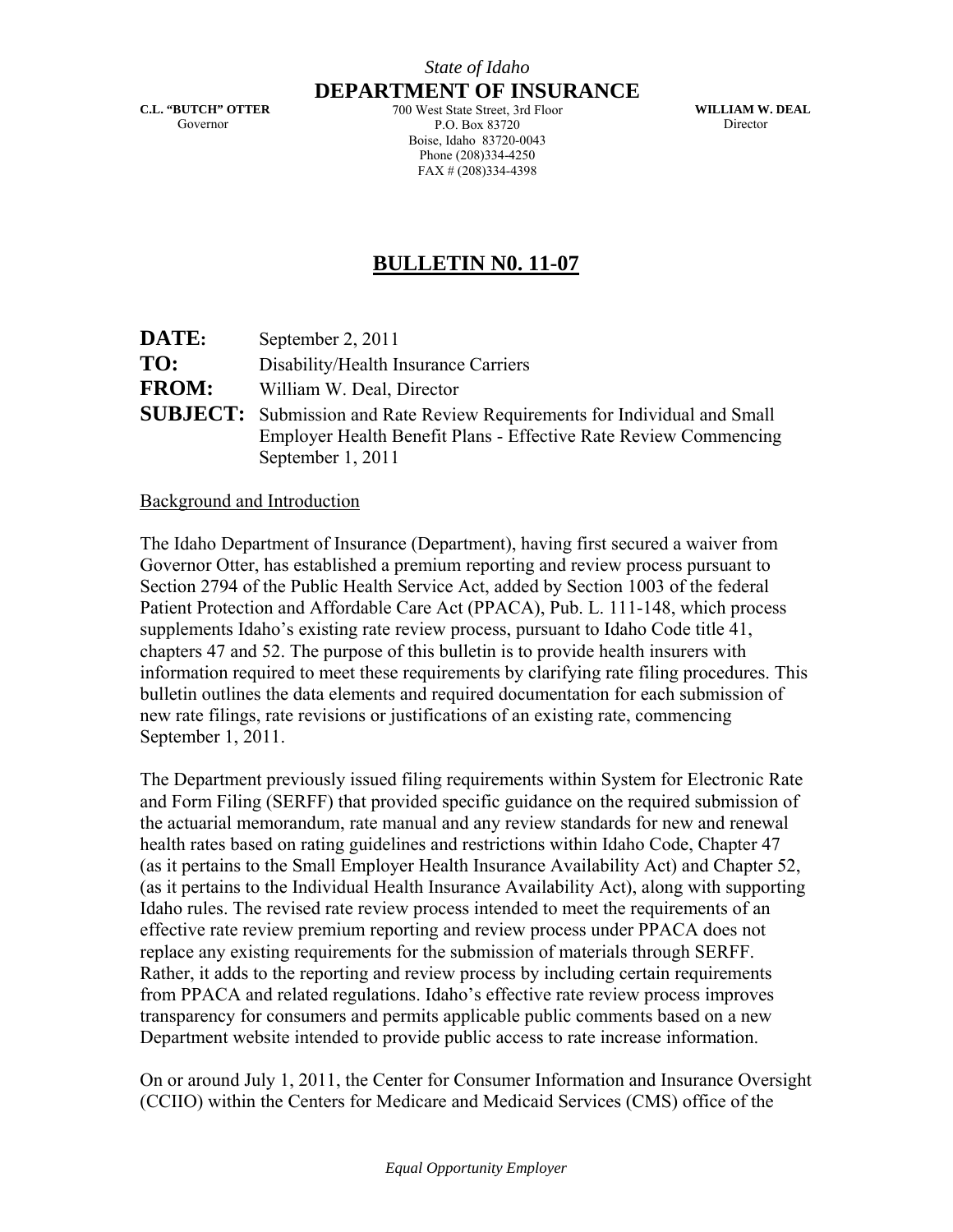Department of Health and Human Services (HHS) notified the Department that CCIIO had determined, after reviewing Idaho's laws, including the Idaho Insurance Code, rules, executive orders, bulletins and other information supplied by the Department, that Idaho did not meet the criteria for an Effective Rate Review Program pursuant to PPACA and the regulations promulgated thereunder.

The Department staff and CCIIO engaged in communication in order to identify the specific issues that resulted in the determination that Idaho did not satisfy the criteria to review Idaho Individual and Small Employer Rates. Department staff was advised by CCIIO that, in order to have an effective rate review controlled by Idaho instead of the federal government, the Department must address and meet the following criteria required by federal regulation 45 CFR Part 154:

- 1. Section 154.301(b): A state with an Effective Rate Review Program must provide access from its website to Parts I and II of the Preliminary Justifications of the proposed rate increases that it reviews. A state may satisfy this requirement by posting on its website Parts I and II of the Preliminary Justification, or by linking to the CMS website.
- 2. Section 154.210(b)(2): The state with an Effective Rate Review Program must provide CMS, on a form and in a manner prescribed by the Secretary, its final determination of whether a rate increase is unreasonable, which filing must include a brief explanation of how its analysis of the relevant factors set forth in Section 154.301(a)(3) caused it to arrive at that determination, within five business days following the state's final determination. CMS will provide a webbased system to collect this information.

The Department received a waiver dated August 11, 2011 from Governor Otter pursuant to Executive Order No. 2011-03 to allow it to proceed with the necessary actions to secure an Idaho operated Effective Rate Review program. On August 24, 2011, CCIIO approved the Department's request to operate the Effective Rate Review Program.

## New Rate Review Process

Health insurers shall continue to submit rate filings with the Department prior to implementation of rates. Such filings shall be submitted using SERFF and, commencing September 1, 2011, and thereafter, shall include Parts I and II of the Preliminary Justification under 45 CFR § 154.215 if the health insurer is seeking to implement a rate increase that meets or exceeds the threshold described in 45 CFR § 154.200, currently 10%.

Health insurers are hereby notified that they are required to submit such rate filings to the Department and to HHS prior to implementation of rates. The health carrier must submit a "Preliminary Justification," Parts I and II, on a form and in the manner prescribed by the HHS. The filings shall include the data elements, which include those set forth in 45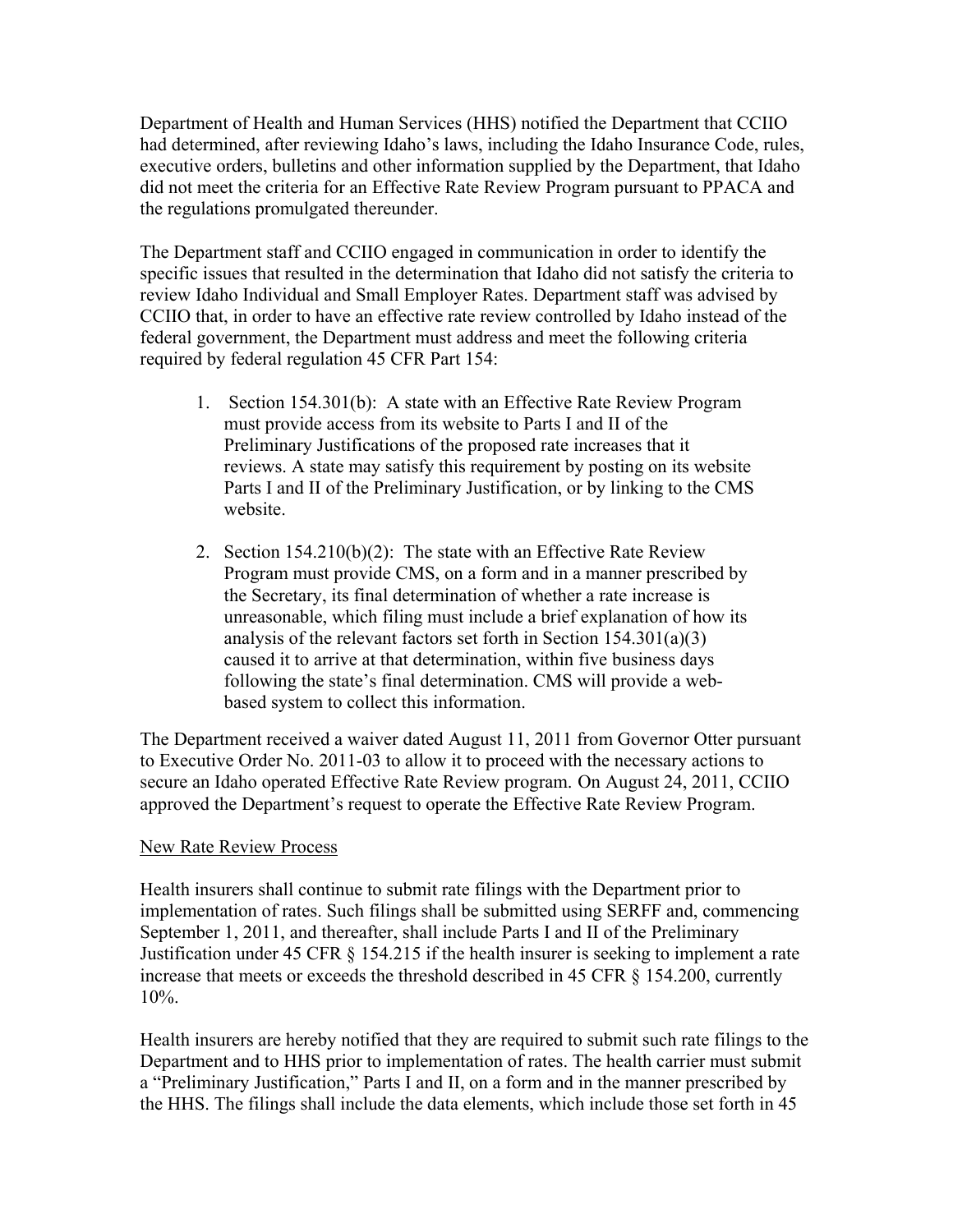CFR  $\S$  154.301(a)(4)), and the actuarial memorandum in the form attached to this bulletin.

Four forms accompany this bulletin that must be followed and/or completed and submitted to the Department through SERFF by all health insurers. They are: (1) the Required Content of Actuarial Memorandum Accompanying Rate Filings; (2.a) the Required Content of Rate Manual for Individual Health Benefit Plans; (2.b) the Required Content of Rate Manual for Small Employer Health Benefit Plans; and (3) the Idaho Carrier Acknowledgement & Consent to Publishing of Rate Information & Determination (provided that this Acknowledgment and Consent need only be submitted by health insurers that must also submit Parts I and II of the Preliminary Justification under 45 CFR § 154.215). Instructions for submitting filings are included in SERFF and will be included on the Department's website at this link: www.doi.idaho.gov. HHS will also be providing health carriers with training in regard to required forms and access to the Health Insurance Oversight System prior to the start date of the Rate Review program.

As part of Idaho's Effective Rate Review process, the Department will review Parts I and II of the Preliminary Justification information, which information will also be available to the public for review. Once the Department's review is complete and determination as to the reasonableness of the new rate has been made, the Department shall, within five (5) business days thereafter, share its determination with HHS and the public.

Any questions concerning these new rate filing procedures should be directed to Donna Daniel at donna.daniel@doi.idaho.gov.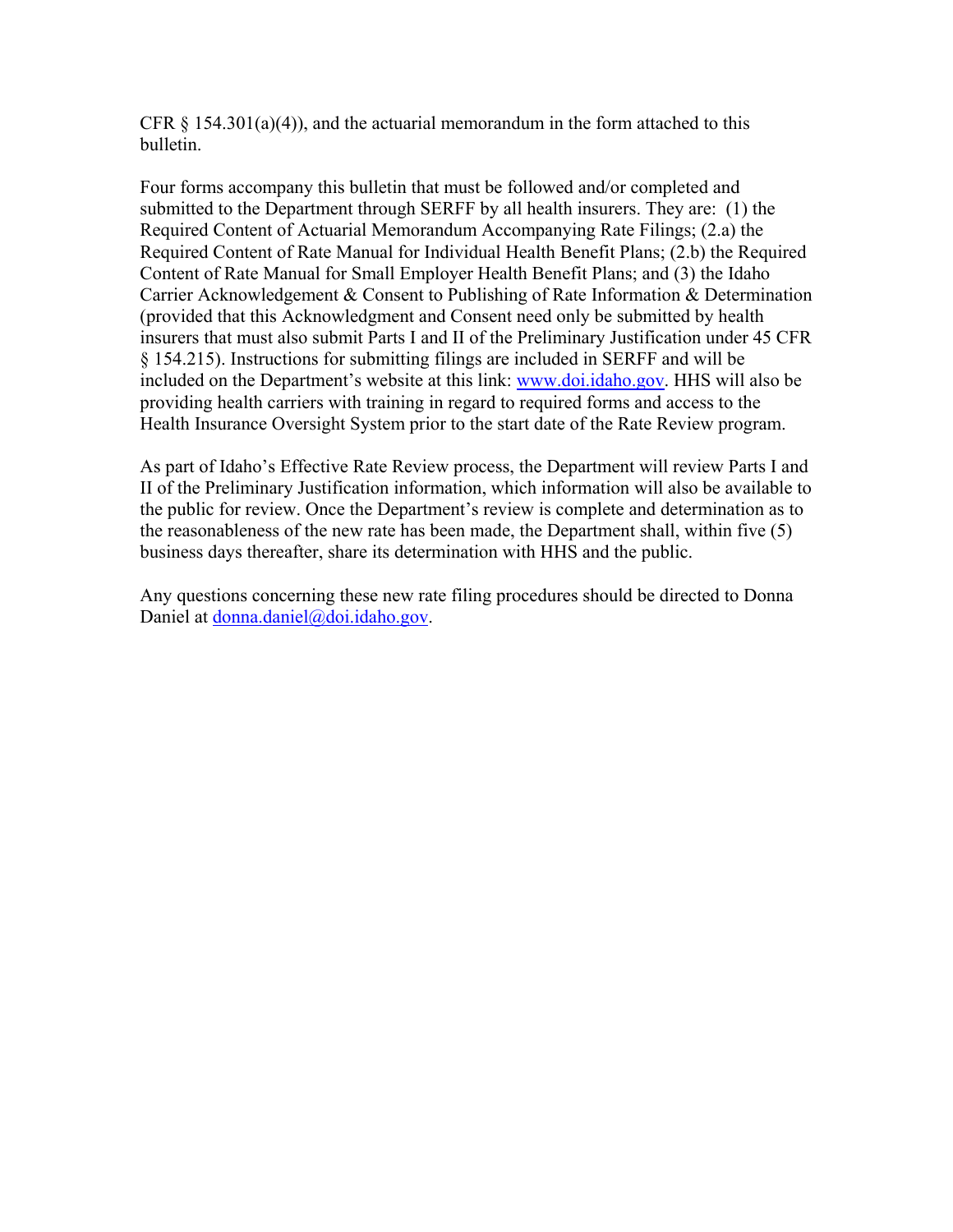#### **State of Idaho – Individual Health Insurance Availability Act Required Content of Rate Manual for Individual Health Benefit Plans**

All new rate filings and rate revision filings must include a copy of the rate manual developed pursuant to Subsection 036.01 of IDAPA 18.01.72. The rate manual must:

- Specify the rating period for which the rate manual applies.
- Specify all case characteristics used in establishing premium rates and the corresponding rate factor tables applicable for each case characteristic. Allowed case characteristics are age, individual tobacco use, geography and gender, as specified in Section 41-5206(1)(f), Idaho Code.
- Specify all risk characteristics considered and the criteria and factors applied in determining risk loads used to reflect the risk characteristics of individuals, subject to the provisions of Section 41-5206, Idaho Code. Risk characteristics may include health status, claims experience, duration of coverage, family composition or any similar characteristic related to the health status or claims experience of an individual.
- Show the complete formula used to develop premium rates in a two (2) step process (see Subsection 036.10 of IDAPA 18.01.72):
	- $\circ$  Step 1: Show formula development of the base premium rate with regard to all case characteristics and without regard to any risk characteristics.
	- $\circ$  Step 2: Show the risk load adjustment of the Step 1 result to reflect the risk characteristics of the individual.
- Show illustrative examples of individual rates calculated using the two-step process.
- **•** Describe the method of allocating administrative expenses to the health benefit plans for which the manual was developed.
- List all changes to the rate manual from the previous rating period. Specify which of the changes, if any, meet the criteria for a change in rating method (see Subsection 036.04 of IDAPA 18.01.72) and must be filed and approved before use as required under Subsection 036.02 of IDAPA 18.01.72. For any such changes, provide the information required for review of modification of rating method as specified under Subsection 036.03 of IDAPA 18.01.72.

As a requirement for Idaho to be an Effective Rate State, the following information must be included in all rate manuals:

- Medical trend changes by major service categories;
- Utilization changes by major service categories;
- Cost-sharing changes by major service categories;
- Benefit changes;
- Changes in enrollee risk profile;
- Impact of any overestimate or underestimate of medical trend for prior year periods related to the rate increase;
- Reserve needs:
- Administrative costs related to programs that improve health care quality;
- Changes in other administrative costs;
- Medical loss ratio;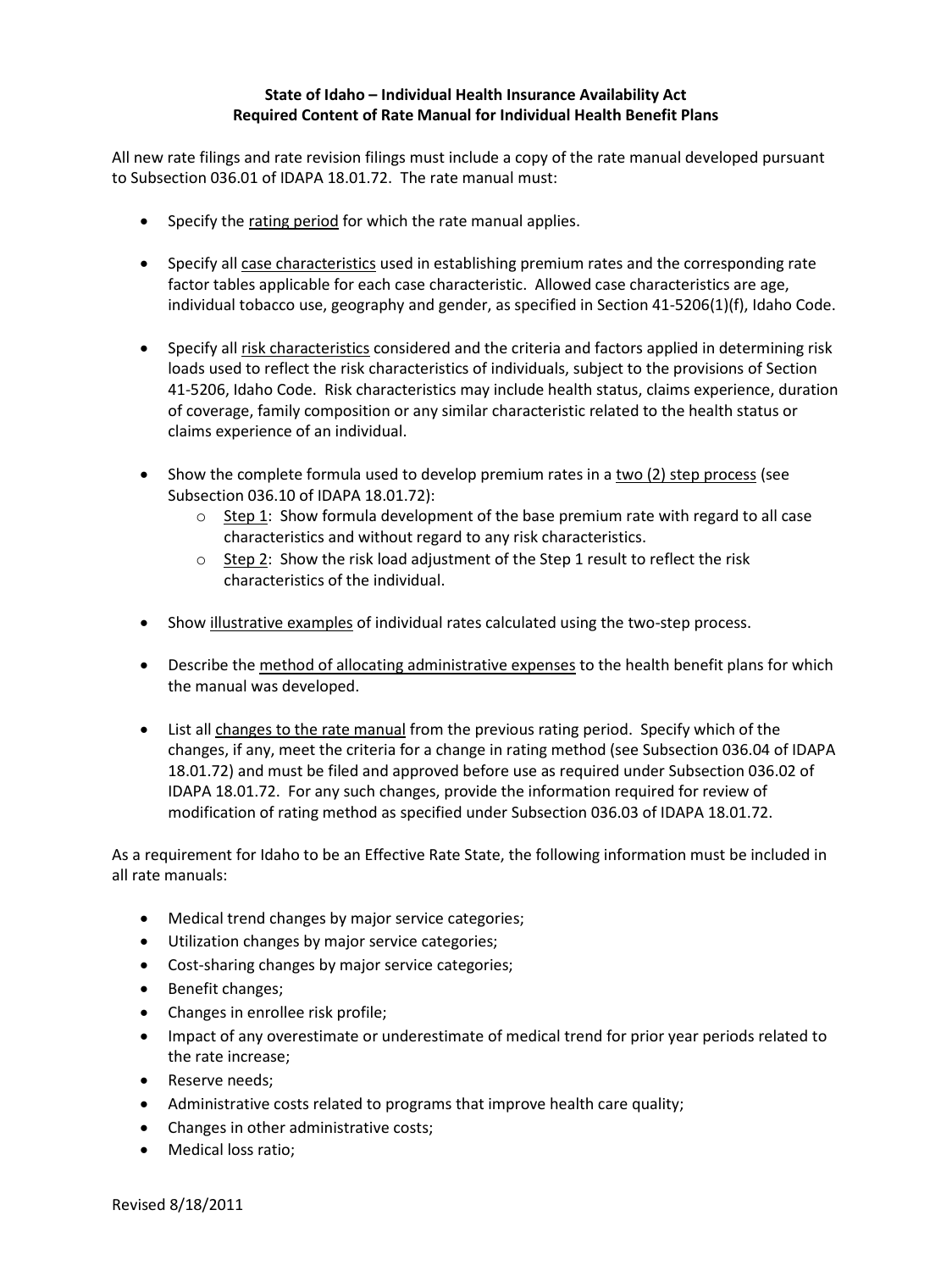Issuer's risk-based capital status relative to national standards.

#### Reminders:

- In SERFF, there is a required consent form that must be attached to all rate filings for health benefit plans.
- One rate manual for all individual business subject to the Individual Health Insurance Availability Act.
- Must file for prior approval before using any case characteristic other than age, individual tobacco use, geography and gender. Such a filing must meet the requirements for adjustment of rating method under Subsection 036.02 of IDAPA 18.01.72.
- Base premium rate differentials for health benefit plans must be based solely on reasonable and objective differences in the design of benefits and not based in any way on the actual or expected health status or claims experience of an individual or group of individuals that choose or are expected to choose a particular health benefit plan.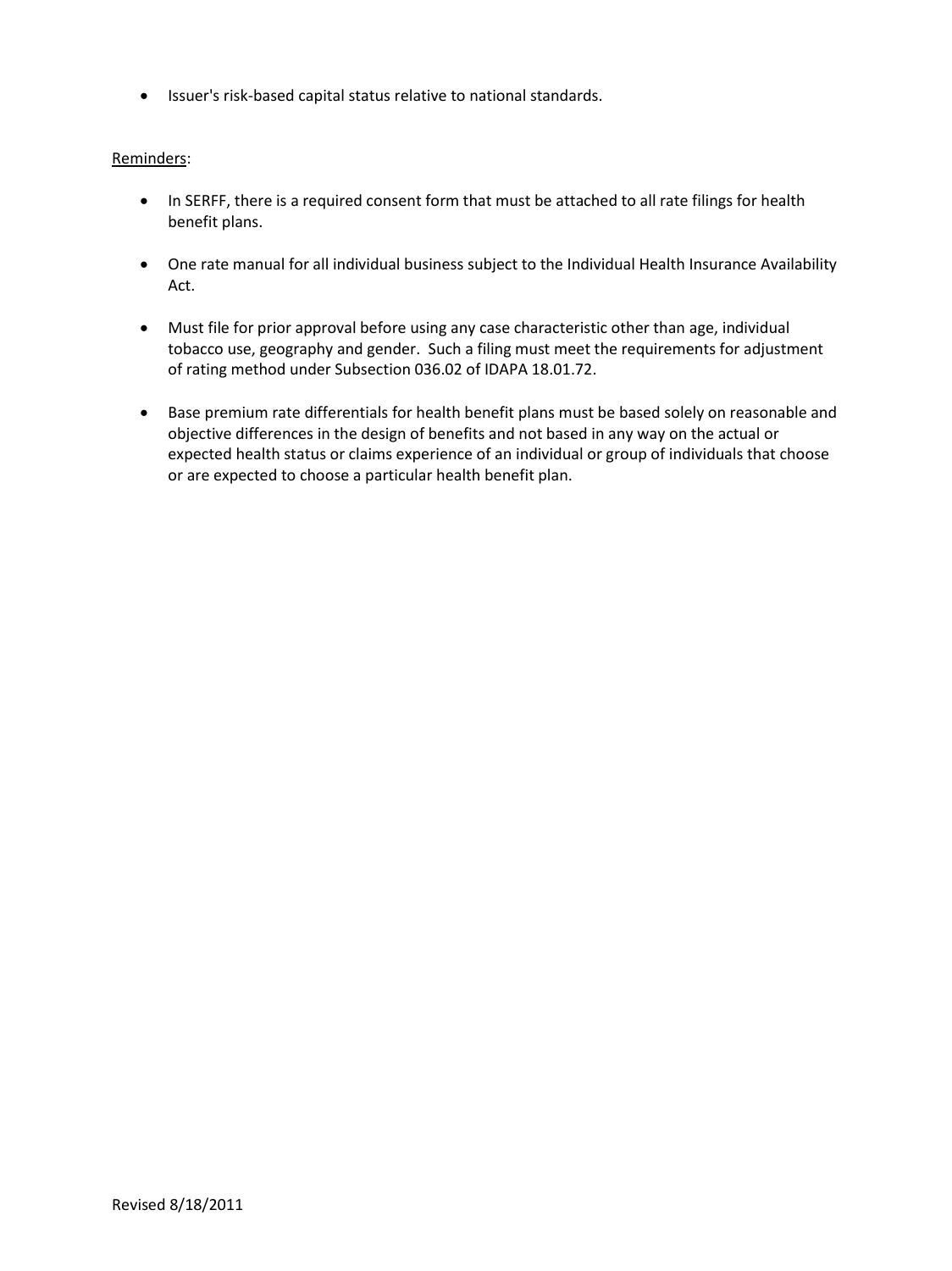#### **State of Idaho – Small Employer Health Insurance Availability Act Required Content of Rate Manual for Small Employer Health Benefit Plans**

All new rate filings and rate revision filings must include a copy of the rate manual developed pursuant to Subsection 036.01 of IDAPA 18.01.69. The rate manual must:

- Classes of business: Include supporting documentation for established classes of business as specified under Subsection 021.01 of IDAPA 18.01.69. A separate rate manual must be developed for each class of business.
- Specify the rating period for which the rate manual applies.
- Specify all case characteristics used in establishing premium rates and the corresponding rate factor tables applicable for each case characteristic. Allowed case characteristics are age, individual tobacco use, geography and gender, as specified in Section 41-4706(1)(h), Idaho Code.
- Specify all risk characteristics considered and the criteria and factors applied in determining risk loads used to reflect the risk characteristics of a small employer group or any member of a small employer group, subject to the provisions of Section 41-4706, Idaho Code. Risk characteristics may include health status, claims experience, duration of coverage, family composition, group size, industry, or any similar characteristic related to the health status or claims experience.
- Show the complete formula used to develop premium rates in a two (2) step process (see Subsection 036.09 of IDAPA 18.01.69):
	- $\circ$  Step 1: Show formula development of the base premium rate with regard to all case characteristics and without regard to any risk characteristics.
	- $\circ$  Step 2: Show the risk load adjustment of the Step 1 result to reflect the risk characteristics of the group.
- Show illustrative examples of small employer rates calculated using the two-step process.
- Describe the method of allocating administrative expenses to the health benefit plans in the class of business for which the manual was developed.
- List all changes to the rate manual from the previous rating period. Specify which of the changes, if any, meet the criteria for a change in rating method under Subsection 036.04 of IDAPA 18.01.69 and must be filed and approved as required under Subsection 036.02 of IDAPA 18.01.69. For any such changes, provide the information required for review of modification of rating method as specified under Subsection 036.03 of IDAPA 18.01.69.

As a requirement for Idaho to be an Effective Rate State, the following information must be included in all rate manuals:

- Medical trend changes by major service categories;
- Utilization changes by major service categories;
- Cost-sharing changes by major service categories;
- Benefit changes;
- Changes in enrollee risk profile;
- Impact of any overestimate or underestimate of medical trend for prior year periods related to the rate increase;
- Reserve needs;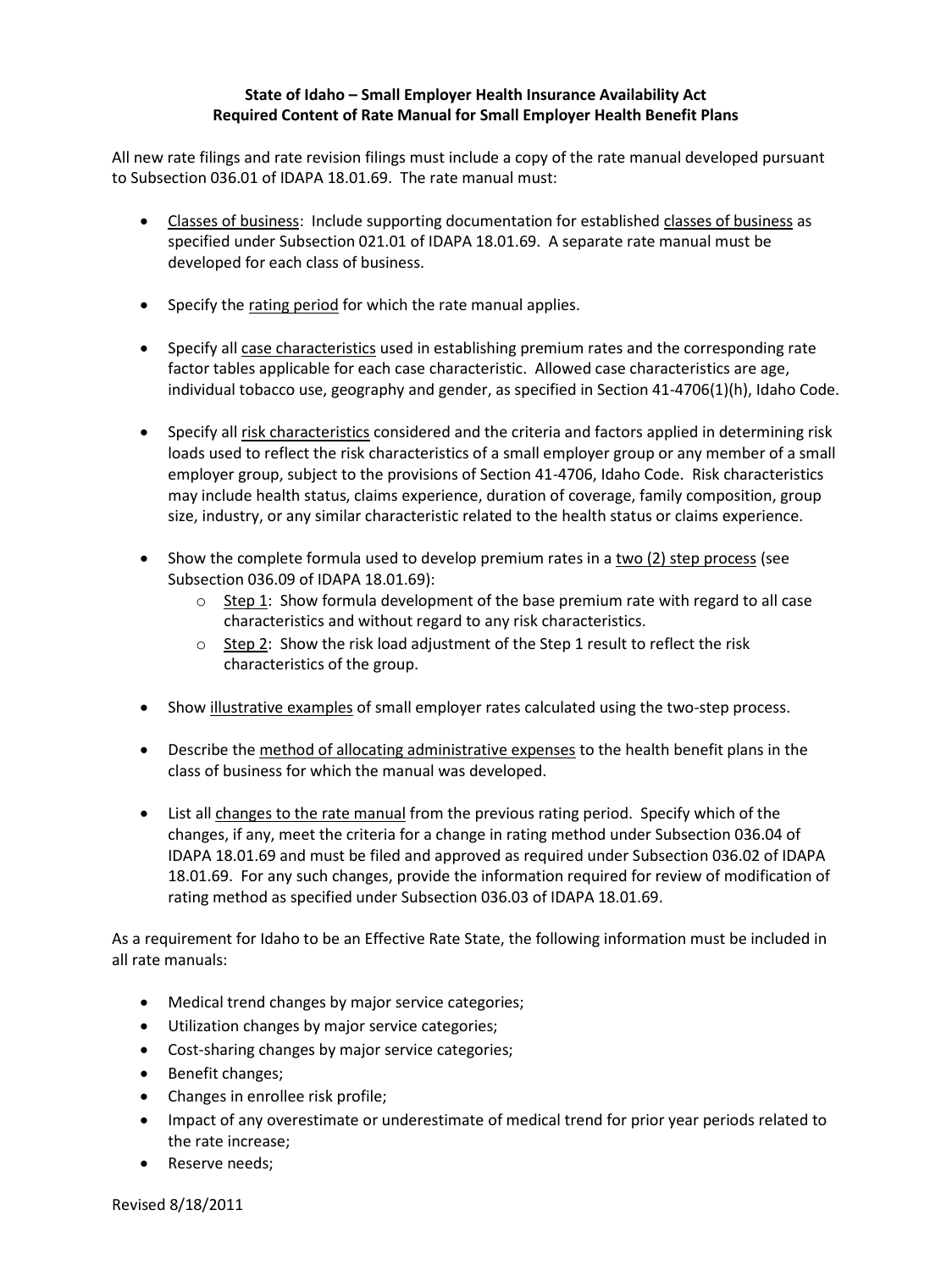- Administrative costs related to programs that improve health care quality;
- Changes in other administrative costs;
- Medical loss ratio;
- Issuer's risk-based capital status relative to national standards.

#### Reminders:

- In SERFF, there is a required consent form that must be attached to all rate filings for health benefit plans.
- A separate rate manual must be developed for each established class of business subject to the Small Employer Health Insurance Availability Act.
- Must file for prior approval before using any case characteristic other than age, individual tobacco use, geography, and gender. Such a filing must meet the requirements for adjustment of rating method under Subsection 036.02 of IDAPA 18.01.69.
- Base premium rate differentials for health benefit plans must be based solely on reasonable and objective differences in the design of benefits and not based in any way on the actual or expected health status or claims experience of the small employers groups that choose or are expected to choose a particular health benefit plan.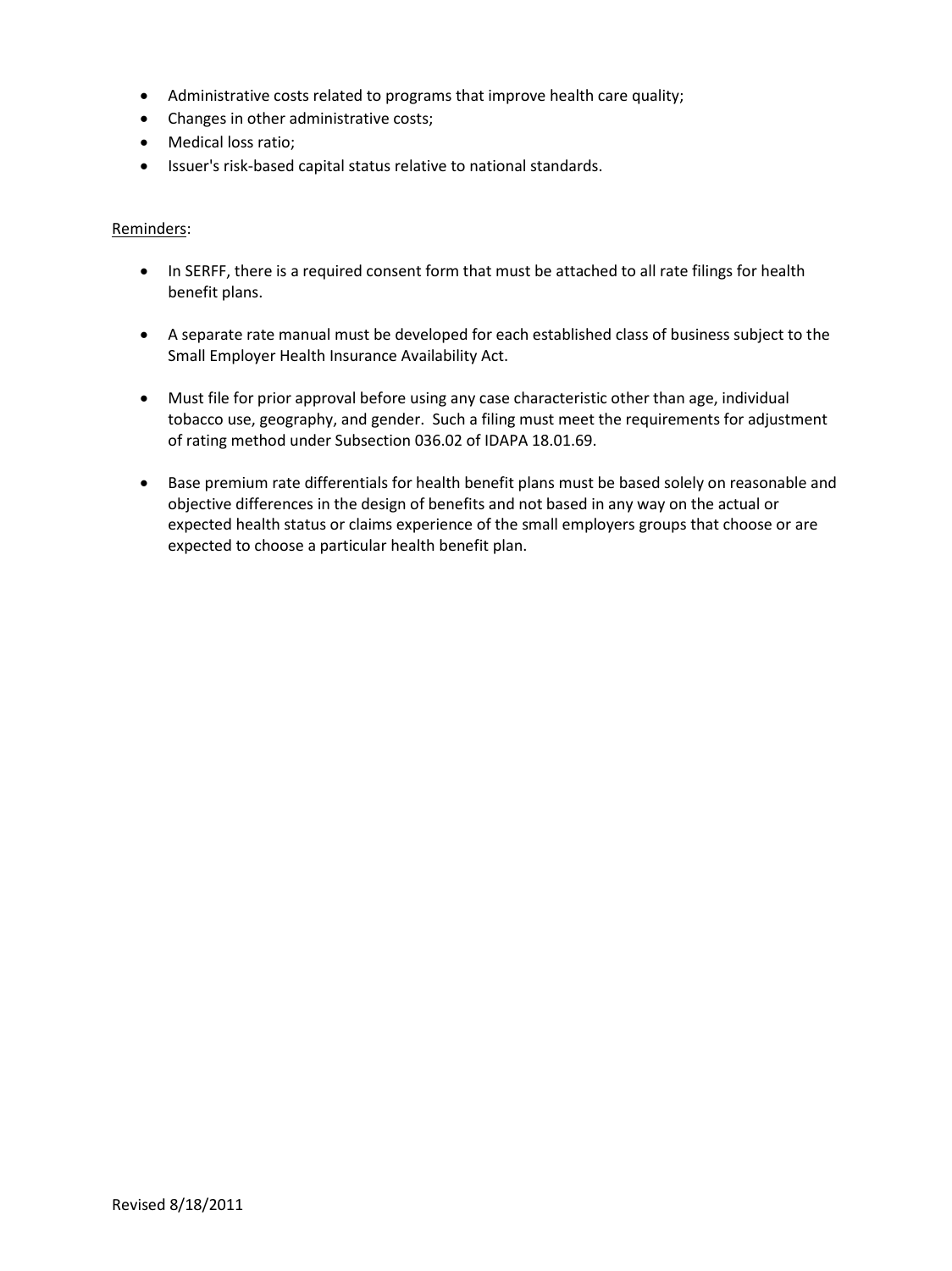## **State of Idaho – Required Content of ACTUARIAL MEMORANDUM Accompanying Rate Filings**

*Applicable for New Rate and Rate Revision Filings Subject to:* 

- Small Employer Health Insurance Availability Act
- Individual Health Insurance Availability Act

#### ACTUARIAL MEMORANDUM required content:

- Scope and Purpose
- Applicability
- Reason for Rate Revision, Including Explanation of Significant Factors Causing Rate Revision
- Benefit Description
- Renewability Clause
- Morbidity Basis
- Mortality Basis
- Persistency
- Expenses, Including Breakdown of Components
- Marketing Method
- Underwriting
- Premium Classes
- Issue Age Range
- Area Factors
- Average Annual Premium (Nationwide and Idaho)
- **•** Premium Modalization Rules
- Claim Liability and Reserves
- Active Life Reserves
- Cost and Utilization Trend Assumptions by Major Service Categories
- Credibility
- Minimum Loss Ratio
- Anticipated Loss Ratio
- Distribution of Business
- Contingency and Risk Margins
- Experience Past and Future (Nationwide and Idaho)
- Lifetime Loss Ratio
- Experience-Based Determination of Needed Rate Revision, Including Details of Projection Assumptions and Explanations of Any Experience Adjustments
- Impact of Rate Revision (Average and Range)
- History of Rate Adjustments
- Number of Policyholders (Nationwide and Idaho)
- **•** Effective Date of Rate Revision
- Company Financial Position (Company Surplus and Risk-Based Capital)
- Actuarial Certification

Include all points; if a point does not apply to a particular rate filing, indicate "N/A" (not applicable) and explain why it does not apply.

Revised 08/30/2011